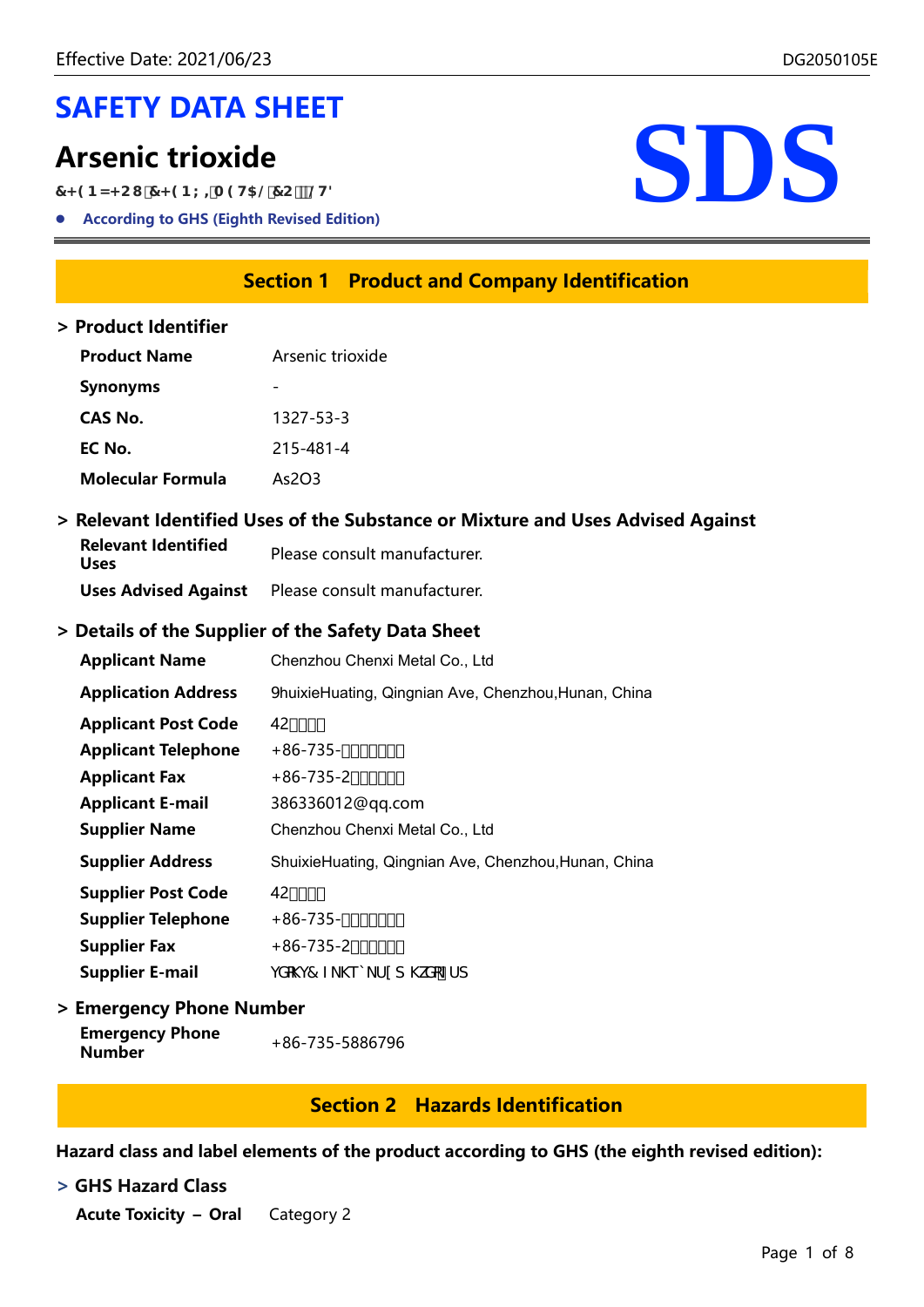| Skin<br><b>Corrosion/Irritation</b>                                                            | Category 1 |
|------------------------------------------------------------------------------------------------|------------|
| <b>Eye Damage/Irritation</b>                                                                   | Category 1 |
| Carcinogenicity                                                                                | Category 1 |
| <b>Hazardous To The</b><br><b>Aquatic Environment</b><br>- Short-Term (Acute)<br><b>Hazard</b> | Category 1 |
| <b>Hazardous To The</b><br><b>Aquatic Environment</b><br>- Long-Term<br>(Chronic) Hazard       | Category 1 |

> GHS Label Elements



Pictogram

Signal Word **Danger** 

#### > Hazard Statements

| H <sub>300</sub> | Fatal if swallowed                                   |
|------------------|------------------------------------------------------|
| H314             | Causes severe skin burns and eye damage              |
| H318             | Causes serious eye damage                            |
| H350             | May cause cancer                                     |
| H400             | Very toxic to aquatic life                           |
| H410             | Very toxic to aquatic life with long lasting effects |
|                  |                                                      |

# > Precautionary Statements

| <b>Prevention</b> |                                                                                                  |
|-------------------|--------------------------------------------------------------------------------------------------|
| P203              | Obtain, read and follow all safety instructions before use.                                      |
| P260              | Do not breathe dust/fume/gas/mist/vapours/spray.                                                 |
| P264              | Wash contact area thoroughly after handling.                                                     |
| P270              | Do not eat, drink or smoke when using this product.                                              |
| P273              | Avoid release to the environment.                                                                |
| <b>P280</b>       | Wear protective gloves/protective clothing/eye protection/face<br>protection/hearing protection. |
| <b>Response</b>   |                                                                                                  |
| P316              | Get emergency medical help immediately.                                                          |
| P317              | Get medical help.                                                                                |
| P318              | IF exposed or concerned, get medical advice                                                      |
| P321              | Specific treatment (see measures on this label).                                                 |
| P330              | Rinse mouth.                                                                                     |
| P363              | Wash contaminated clothing before reuse.                                                         |
| P391              | Collect spillage.                                                                                |
| P301+P316         | IF SWALLOWED: Get emergency medical help.                                                        |
| P304+P340         | IF INHALED: Remove person to fresh air and keep comfortable for breathing.                       |
| P301+P330+P331    | IF SWALLOWED: Rinse mouth. Do NOT induce vomiting.                                               |
| P305+P354+P338    | IF IN EYES: Immediately rinse with water for several minutes. Remove contact                     |
|                   |                                                                                                  |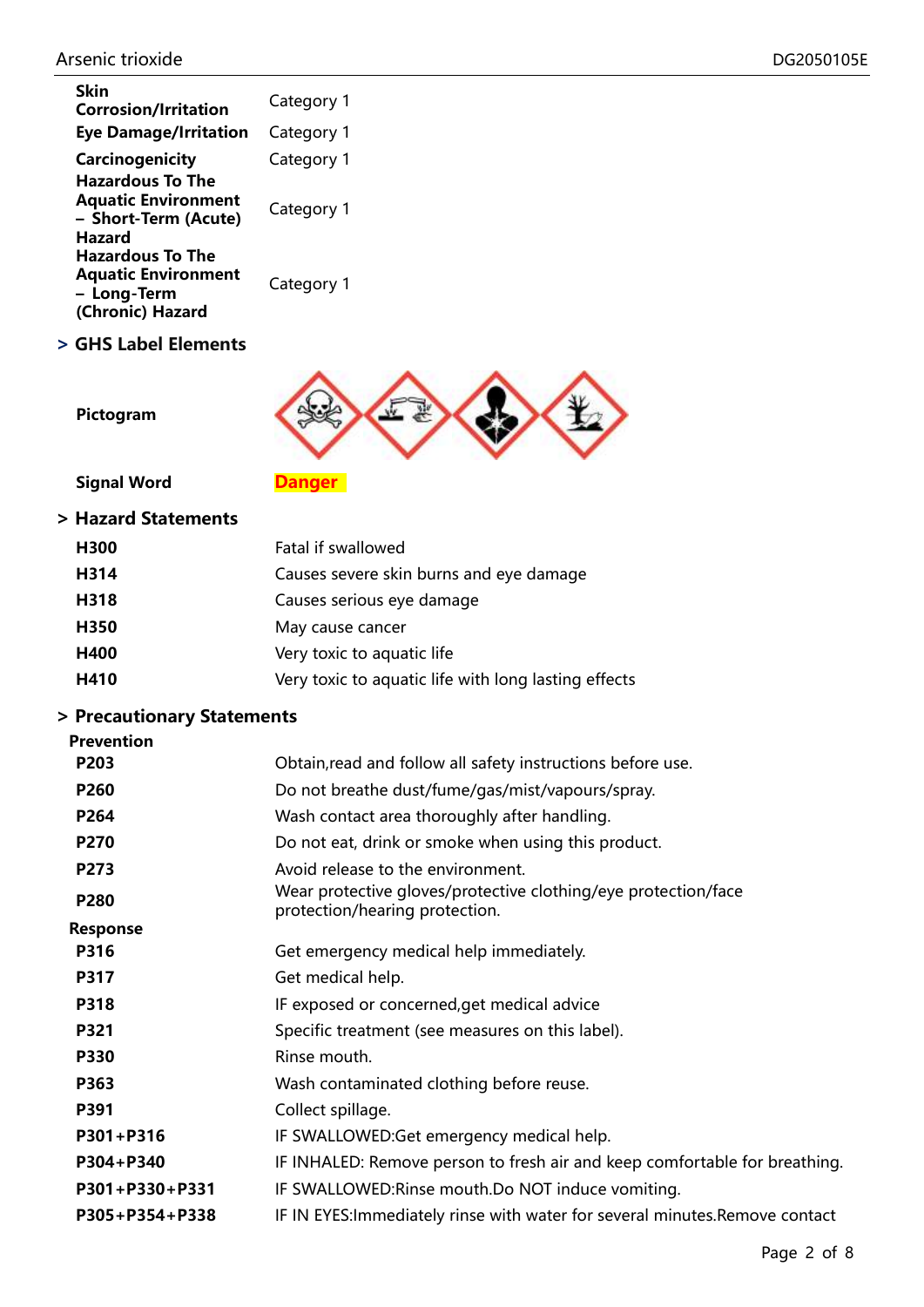| <b>Storage</b>  |                                                                                                         |
|-----------------|---------------------------------------------------------------------------------------------------------|
| <b>P405</b>     | Store locked up.                                                                                        |
| <b>Disposal</b> |                                                                                                         |
| <b>P501</b>     | Dispose of contents/container in accordance with local/regional/national/<br>international regulations. |

lesens,if present and easy to do.Continue rinsing.

|                  |                                              | <b>Section 3 Composition/Information on Ingredients</b> |           |
|------------------|----------------------------------------------|---------------------------------------------------------|-----------|
| Component        | <b>Concentration (weight)</b><br>percent, %) | <b>CAS No.</b>                                          | EC No.    |
| Arsenic trioxide | Commercial secrets                           | 1327-53-3                                               | 215-481-4 |

# Section 4 First Aid Measures

#### > Description of First Aid Measures

| <b>General Advice</b>                       | Immediate medical attention is required. Show this safety data sheet (SDS) to<br>the doctor in attendance.                                                                                                                                        |
|---------------------------------------------|---------------------------------------------------------------------------------------------------------------------------------------------------------------------------------------------------------------------------------------------------|
| <b>Eye Contact</b>                          | Rinse thoroughly with plenty of water for at least 15 minutes and consult a<br>physician if feel uncomfortable.                                                                                                                                   |
| <b>Skin Contact</b>                         | Take off contaminated clothing and shoes immediately. Wash off with plenty of<br>water for at least 15 minutes and consult a physician if feel uncomfortable.                                                                                     |
| Ingestion                                   | Do not induce vomiting. Never give anything by mouth to an unconscious<br>person. Call a physician or Poison Control Center immediately.                                                                                                          |
| <b>Inhalation</b>                           | Move victim into fresh air. If breathing is difficult, give oxygen. Do not use<br>mouth to mouth resuscitation if victim ingested or inhaled the substance. If not<br>breathing, give artificial respiration and consult a physician immediately. |
| <b>Protecting of</b><br><b>First-aiders</b> | Ensure that medical personnel are aware of the substance involved. Take<br>precautions to protect themselves and prevent spread of contamination.                                                                                                 |

#### > Most Important Symptoms and Effects, both Acute and Delayed

1 Substance accumulation, in the human body, may occur and may cause some concern following repeated or long-term occupational exposure.

#### > Indication of Any Immediate Medical Attention and Special Treatment Needed

- 1 Treat symptomatically.
- 2 Symptoms may be delayed.

### Section 5 Fire Fighting Measures

#### > Extinguishing Media

Suitable Extinguishing Suitable Extinguishing Dry chemical, carbon dioxide or alcohol-resistant foam.<br>Media Unsuitable **Extinguishing Media** Do not use a solid water stream as it may scatter or spread fire.

#### > Specific Hazards Arising from the Substance or Mixture

- 1 May emit poisonous fumes on fire.
- 2 Containers may explode when heated.
- 3 Fire exposed containers may vent contents through pressure relief valves.
- 4 May expansion or decompose explosively when heated or involved in fire.

### > Advice for Firefighters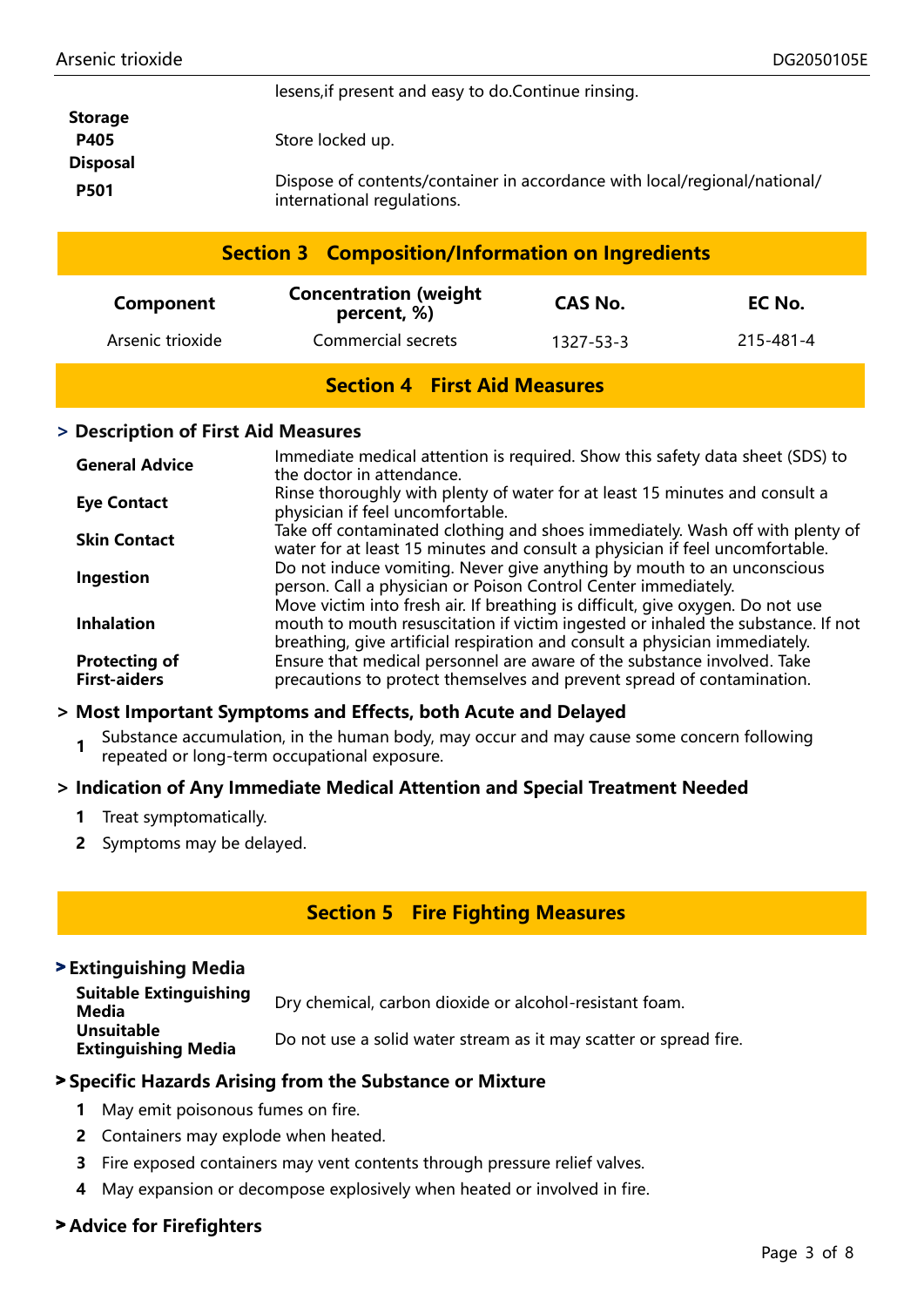- 1 As in any fire, wear self-contained breathing apparatus (MSHA/NIOSH approved or equivalent)and full protective gear.
- 2 Fight fire from a safe distance, with adequate cover.
- 3 Prevent fire extinguishing water from contaminating surface water or the ground water system.

# Section 6 Accidental Release Measure

#### > Personal Precautions, Protective Equipment and Emergency Procedures

- 1 Ensure adequate ventilation. Remove all sources of ignition.
- 2 Evacuate personnel to safe areas. Keep people away from and upwind of spill/leak.
- 3 Use personal protective equipment. Avoid breathing vapours, mist, gas or dust.

#### > Environmental Precautions

- 1 Prevent further leakage or spillage if safe to do so.
- 2 Discharge into the environment must be avoided.

#### > Methods and Materials for Containment and Cleaning Up

- 1 Absorb spilled material in dry sand or inert absorbent. In case of large amount of spillage, contain a spill by bunding.
- 2 Adhered or collected material should be promptly disposed of, in accordance with appropriate laws and regulations.
- 3 Remove all sources of ignition. Use spark-proof tools and explosion-proof equipment.

# Section 7 Handling and Storage

#### > Precautions for Handling

- 1 Handling is performed in a well ventilated place.
- 2 Wear suitable protective equipment.
- 3 Avoid contact with skin and eyes.
- 4 Keep away from heat/sparks/open flames/ hot surfaces.
- 5 Take precautionary measures against static discharges.

#### > Precautions for Storage

- 1 Keep containers tightly closed.
- 2 Keep containers in a dry, cool and well-ventilated place.
- 3 Keep away from heat/sparks/open flames/ hot surfaces.
- 4 Store away from incompatible materials and foodstuff containers.

### Section 8 Exposure Controls/Personal Protection

#### > Control Parameters

#### Occupational Exposure Limit Values

| <b>Component</b> | <b>Country/Region</b> | <b>Limit Value - Eight Hours</b> |                   | <b>Limit Value - Short Term</b> |                   |
|------------------|-----------------------|----------------------------------|-------------------|---------------------------------|-------------------|
|                  |                       | ppm                              | mq/m <sup>3</sup> | ppm                             | mq/m <sup>3</sup> |
| Arsenic          | The Netherlands       | $\overline{\phantom{0}}$         | 0.025             |                                 | 0.05              |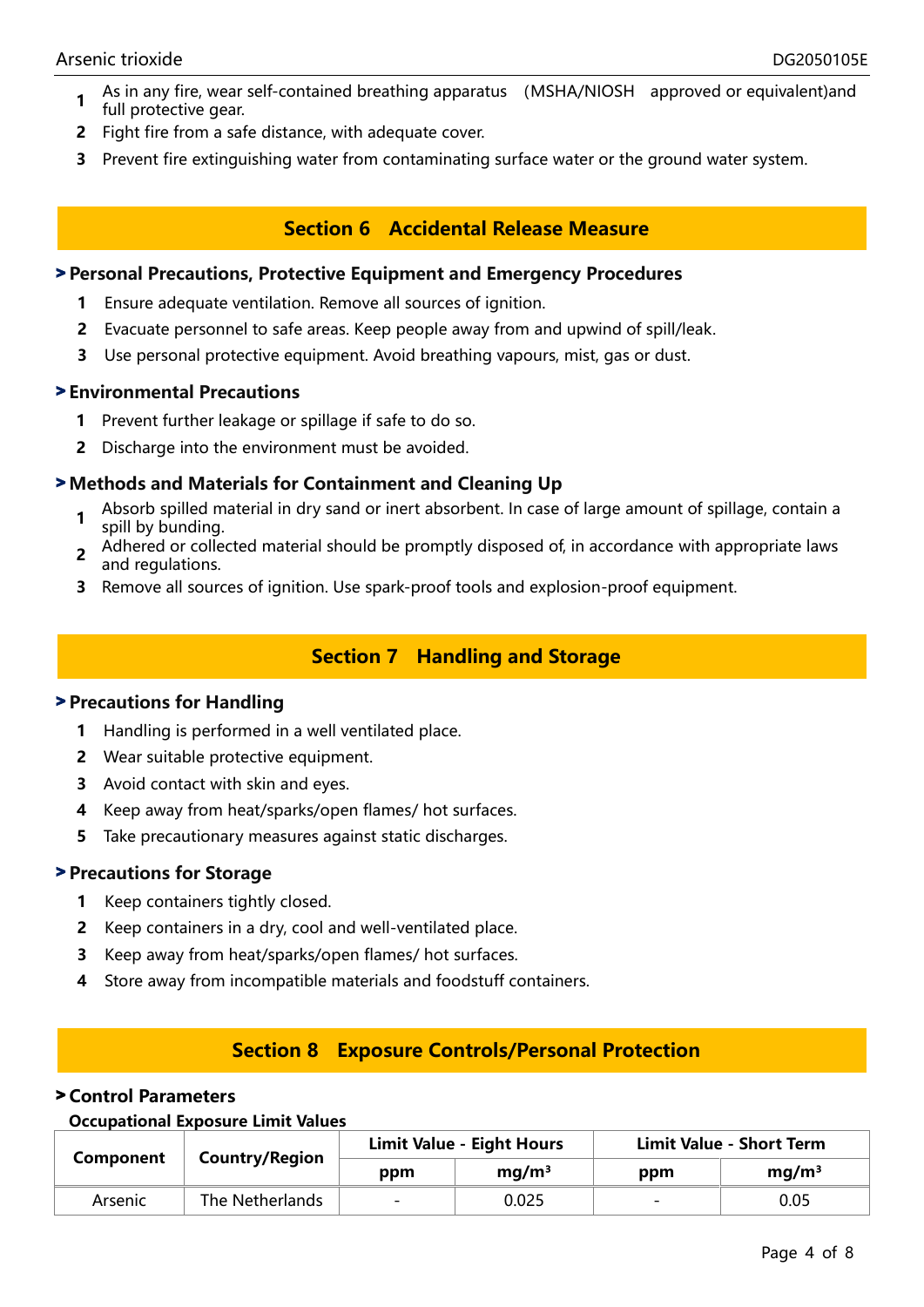| <i>trioxide</i><br>$ -$<br>$\overline{\phantom{a}}$ |     | $\overline{\phantom{a}}$ | $\overline{\phantom{a}}$ | $\overline{\phantom{0}}$ | .    |
|-----------------------------------------------------|-----|--------------------------|--------------------------|--------------------------|------|
| - 1261<br>- - -                                     | ula | $\overline{\phantom{0}}$ | $\mathsf{U}$ . I         | $\sim$                   | ◡.─⊤ |

#### Biological Limit Values

No information available

#### Monitoring Methods

- 1 EN 14042 Workplace atmospheres. Guide for the application and use of procedures for the assessment of exposure to chemical and biological agents.
- 2 GBZ/T 160 Determination of toxic substances in workplace air(Series effective standard)and GBZ/T 300 Determination of toxic substances in workplace air(Series standard).

#### > Engineering Controls

- 1 Ensure adequate ventilation, especially in confined areas.
- 2 Ensure that eyewash stations and safety showers are close to the workstation location.
- 3 Use explosion-proof electrical/ventilating/lighting/equipment.
- 4 Set up emergency exit and necessary risk-elimination area.

#### > Personal Protection Equipment

| <b>Eye Protection</b>                                  | Tightly fitting safety goggles (approved by EN 166(EU) or NIOSH (US).                                                                                                                                    |  |  |  |  |  |
|--------------------------------------------------------|----------------------------------------------------------------------------------------------------------------------------------------------------------------------------------------------------------|--|--|--|--|--|
| <b>Hand Protection</b>                                 | Wear protective gloves (such as butyl rubber), passing the tests according to<br>EN 374(EU), US F739 or AS/NZS 2161.1 standard.                                                                          |  |  |  |  |  |
| <b>Respiratory protection</b>                          | If exposure limits are exceeded or if irritation or other symptoms are<br>experienced, use a full-face respirator with multi-purpose combination (US) or<br>type AXBEK (EN 14387) respirator cartridges. |  |  |  |  |  |
| <b>Body</b><br><b>Skin</b><br>and<br><b>Protection</b> | Wear fire/flame resistant/retardant clothing and antistatic boots.                                                                                                                                       |  |  |  |  |  |

# Section 9 Physical and Chemical Properties

| <b>Appearance: White powder</b>                                    | <b>Odor:</b> No information available                                                                                    |
|--------------------------------------------------------------------|--------------------------------------------------------------------------------------------------------------------------|
| <b>Odor Threshold: No information available</b>                    | pH: No information available                                                                                             |
| Melting Point/Freezing Point ( $°C$ ): 275~313                     | Initial Boiling Point and Boiling Range (°C): 465                                                                        |
| Flash Point (°C)( Closed Cup): Not applicable                      | <b>Evaporation Rate: Not applicable</b>                                                                                  |
| <b>Flammability:</b> No information available                      | Upper/lower explosive limits[%(v/v)]: Upper limit:<br>No information available; Lower limit: No information<br>available |
| Vapor Pressure (KPa): Not applicable                               | <b>Relative Vapour Density(Air = 1): Not applicable</b>                                                                  |
| Relative Density (Water=1): 3.7~4.2                                | Solubility: Partly miscible with water                                                                                   |
| n-Octanol/Water Partition Coefficient: No<br>information available | Auto-Ignition Temperature(°C): No information<br>available                                                               |
| Decomposition Temperature (°C): No information<br>available        | Kinematic Viscosity (mm <sup>2</sup> /s): Not applicable                                                                 |
| <b>Particle characteristics:</b> No information available          |                                                                                                                          |

# Section 10 Stability and Reactivity

| <b>Reactivity</b>                                   | Contact with incompatible substances can cause decomposition or other<br>chemical reactions. |
|-----------------------------------------------------|----------------------------------------------------------------------------------------------|
| <b>Chemical Stability</b>                           | Stable under proper operation and storage conditions.                                        |
| <b>Possibility of</b><br><b>Hazardous Reactions</b> | Reacts with active metals and poses an explosive potential or fire.                          |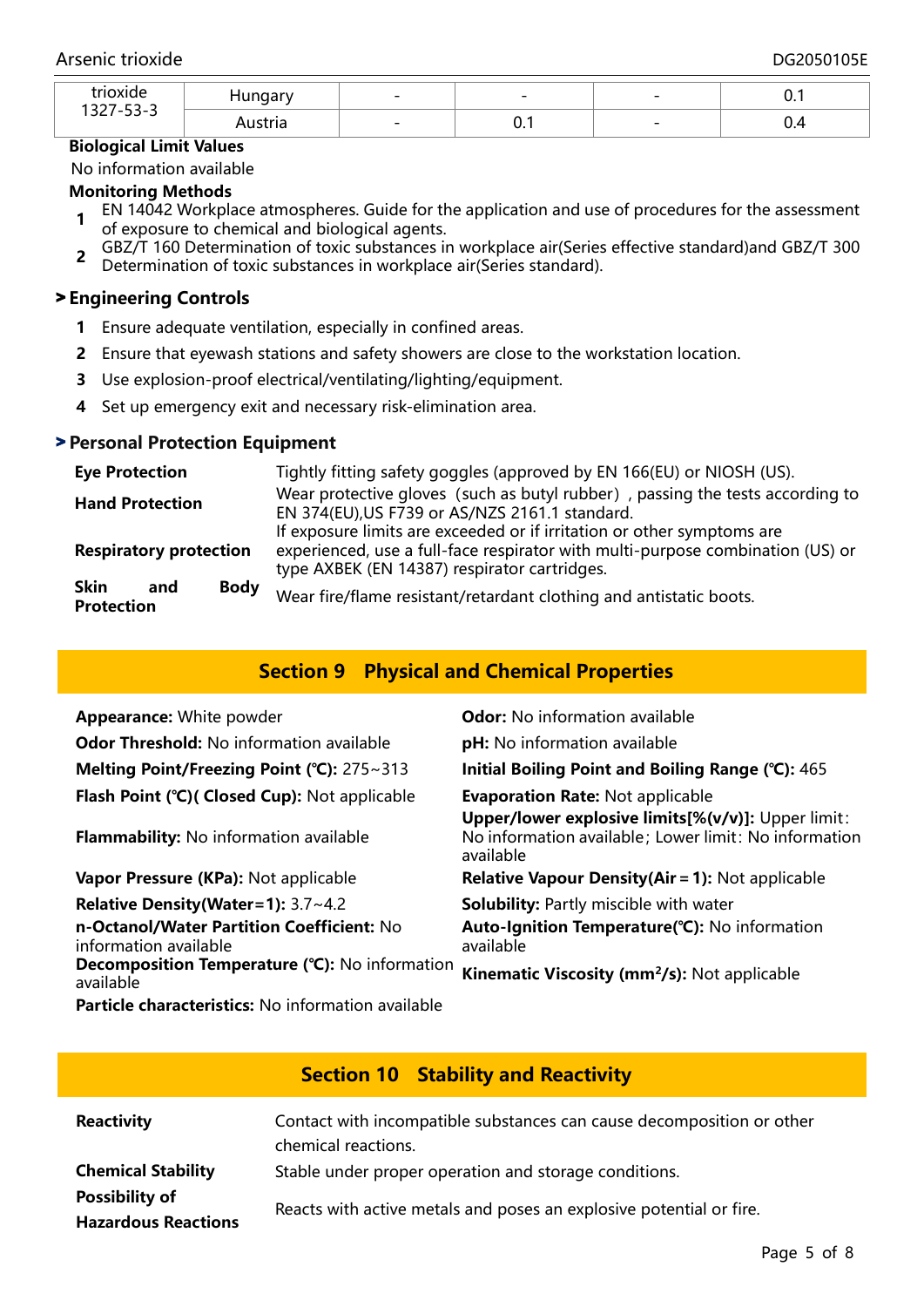| <b>Conditions to Avoid</b>                           | Incompatible materials, heat, flame and spark.                                                                                                           |
|------------------------------------------------------|----------------------------------------------------------------------------------------------------------------------------------------------------------|
| <b>Incompatible Materials</b>                        | Active metal, alcohols, aldehydes, carbon disulfide, carbon, sulfur, phosphorus,<br>boron, reducing agents, metallic acetylenes and metallic carbonates. |
| <b>Hazardous</b><br><b>Decomposition</b><br>products | Under normal conditions of storage and use, hazardous decomposition<br>products should not be produced.                                                  |

# Section 11 Toxicological Information

#### > Acute Toxicity

| Component        | CAS No.   | $LD_{50}(Oral)$ | $LD_{50}(Dermal)$ | $LC_{50}$ (Inhalation, 4h) |
|------------------|-----------|-----------------|-------------------|----------------------------|
| Arsenic trioxide |           | No information  | No information    |                            |
|                  | 1327-53-3 | 14.6mg/kg(Rat)  | available         | available                  |

#### > Skin Corrosion/Irritation

Causes severe skin burns and eye damage(Category 1)(Arsenic trioxide)

#### > Serious Eye Damage/Irritation

Causes serious eye damage(Category 1)(Arsenic trioxide)

#### > Skin Sensitization

No information available

#### > Respiratory Sensitization

No information available

#### > Germ Cell Mutagenicity

No information available

#### > Carcinogenicity

| ID | CAS No.       | Component        | <b>ARC</b> | <b>NTP</b>    |
|----|---------------|------------------|------------|---------------|
|    | ココープ<br>، ے د | Arsenic trioxide | Not Listed | Listed<br>Not |

#### > Reproductive Toxicity

No information available

#### > Reproductive Toxicity (Additional)

No information available

#### > STOT-Single Exposure

No information available

#### > STOT-Repeated Exposure

No information available

#### > Aspiration Hazard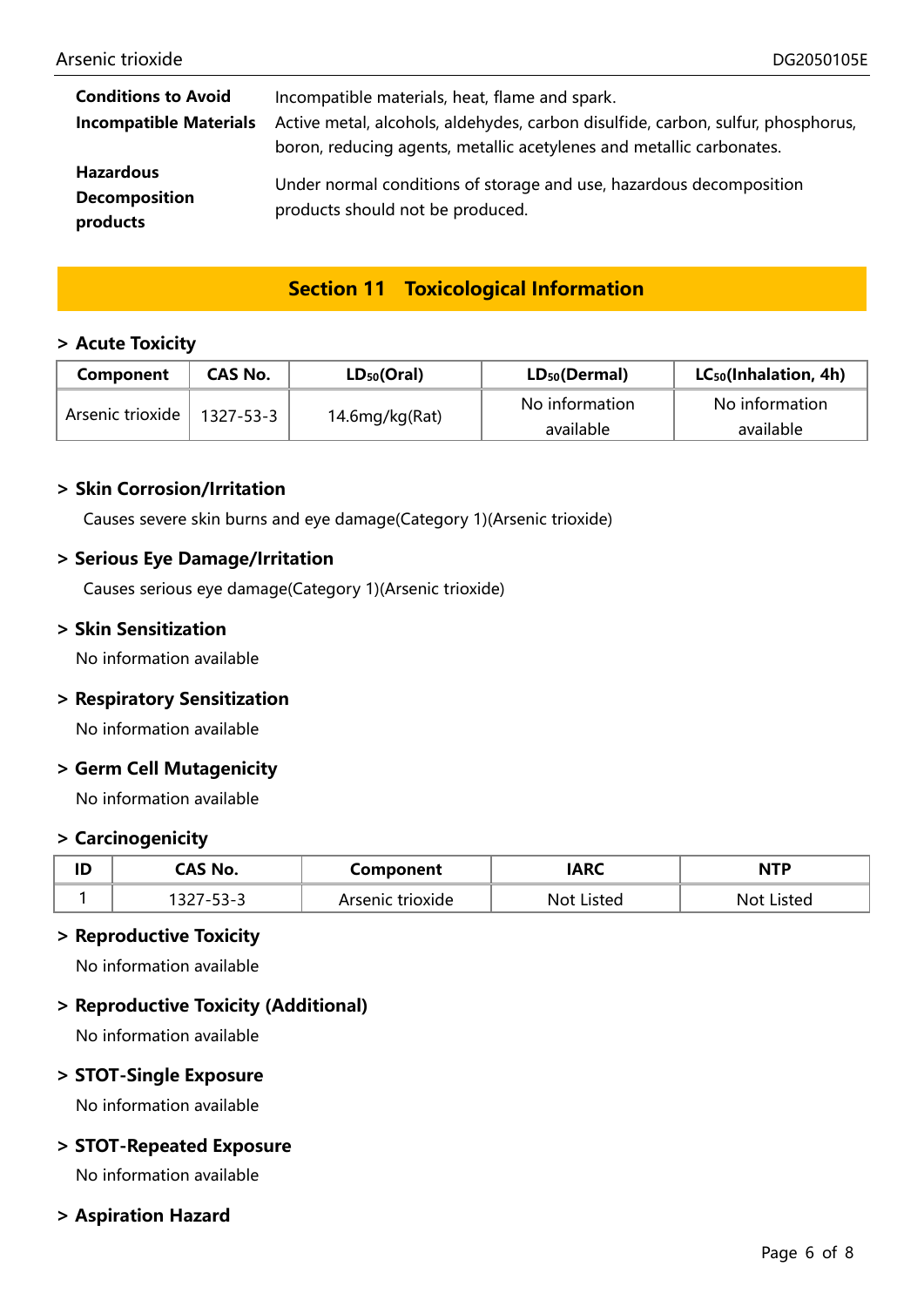No information available

# Section 12 Ecological Information

# > Acute Aquatic Toxicity

| Component        | CAS No.   | Fish                 | <b>Crustaceans</b> | <b>Algae</b>   |  |
|------------------|-----------|----------------------|--------------------|----------------|--|
| Arsenic trioxide | 1327-53-3 | $LC_{50}$ : 20.2mg/L | No information     | No information |  |
|                  |           | $(96h)$ (Fish)       | available          | available      |  |

# > Chronic Aquatic Toxicity

No information available

## > Others

| <b>Persistence and</b><br><b>Degradability</b>      | No information available                                                                                               |
|-----------------------------------------------------|------------------------------------------------------------------------------------------------------------------------|
| <b>Bioaccumulative</b><br><b>Potential</b>          | No information available                                                                                               |
| <b>Mobility in Soil</b>                             | No information available                                                                                               |
| <b>Results of PBT and</b><br><b>vPvB</b> Assessment | Arsenic trioxide does not meet the criteria for PBT and vPvB according to<br>Regulation (EC) No 1907/2006, annex XIII. |

# Section 13 Disposal Considerations

| <b>Waste Chemicals</b>                                                 | Before disposal should refer to the relevant national and local laws and<br>regulation. Recommend the use of incineration disposal.                                                          |
|------------------------------------------------------------------------|----------------------------------------------------------------------------------------------------------------------------------------------------------------------------------------------|
| Contaminated<br>Packaging<br><b>Disposal</b><br><b>Recommendations</b> | Containers may still present chemical hazard when empty. Keep away from hot<br>and ignition source of fire. Return to supplier for recycling if possible.<br>Refer to section 13.1 and 13.2. |

# Section 14 Transport Information

Transporting Label



| <b>Marine pollutant</b>                            | Yes                     |
|----------------------------------------------------|-------------------------|
| <b>UN Number</b>                                   | 1561                    |
| <b>UN Proper Shipping</b><br><b>Name</b>           | <b>ARSENIC TRIOXIDE</b> |
| <b>Transport Hazard Class</b>                      | 6.1                     |
| <b>Transport Subsidiary</b><br><b>Hazard Class</b> | <b>NONE</b>             |
| <b>Packing Group</b>                               |                         |